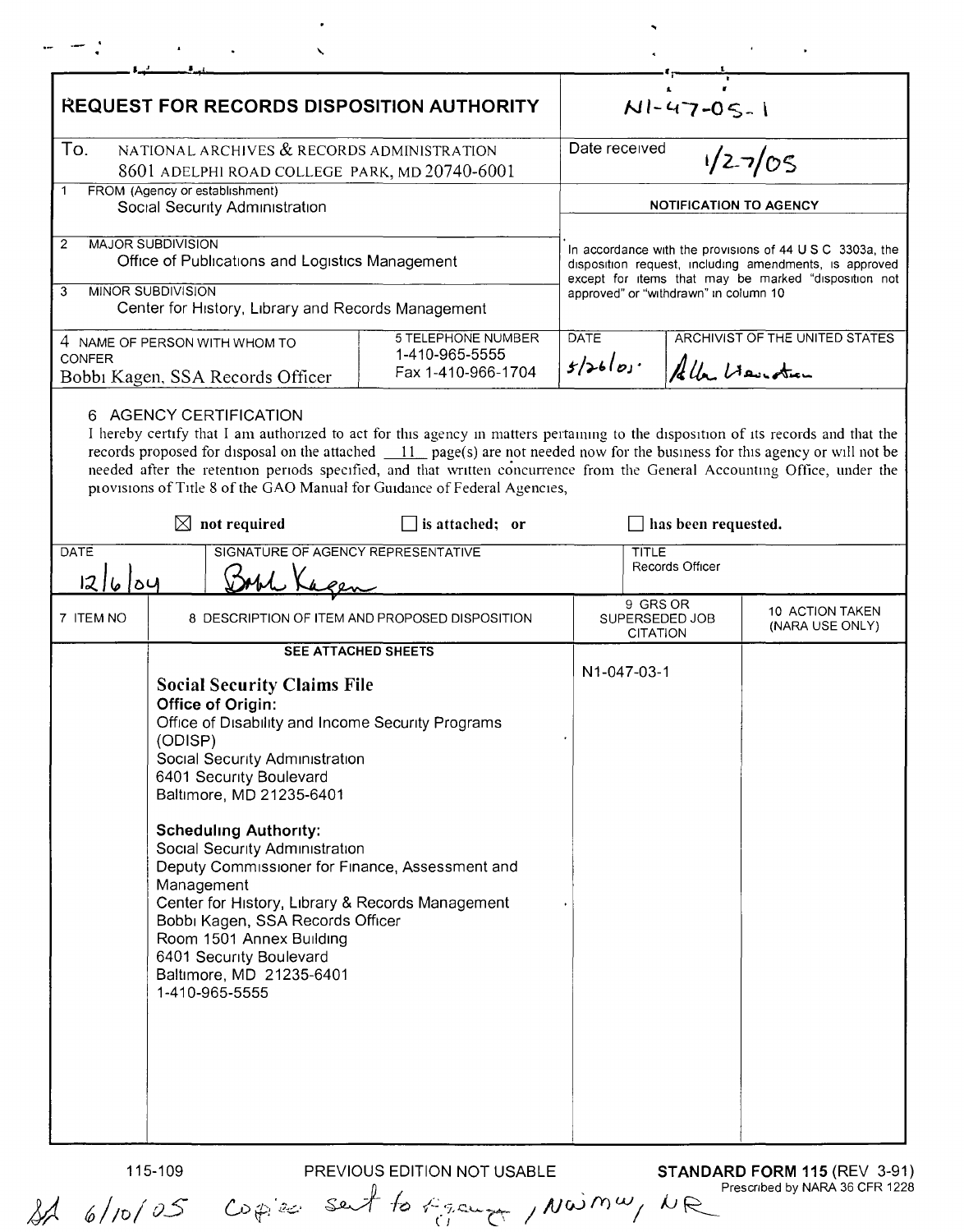

## **I. Social Security Claim File**

The schedule provides authoritative instructions for the retention or destruction of claim file records regardless of media related to Title II (Retirement, Survivors and Disability Insurance), Title XVI (Supplemental Security Income for the Aged, Blmd and Disabled), and Title XVIII Parts A and B of the Social Security Act. It grants authority for the disposition of existing and future claim file records.

The claim file contains material related to the request for or continuation of benefits/payments under Titles II and XVI and to Title XVIII as It relates to those titles. Items in the claim file include but are not limited to the initial claim application, award/denial notice, supporting evidence and documentation for initial and continuing entitlement, various determination forms, changes in representative payees, overpayment/underpayment matenal, recordmgs of ALl hearings, general correspondence, etc. Claim files mvolvmg blindness or disability will also mclude disability related information mcludmg documentation of the disability determination, supportmg medical development and evidence, new medical matenal received after a medical decision has been made, contmumg disability reviews, and other disability evidence,

Information in the claim file is used throughout SSA for purposes of determining mitial or contmumg eligibility for benefits, the amount of benefits and the appropnate payee for benefits; reviewmg claims through the admmistrative appeals process; ensuring proper benefit payments; and answering inquiries about claims. A claim file record may mclude part or all information related to an mdrvidual claim number consistent With the particular business process. For example, based on a given business process, a particular claim may have two claim file records for the same claim. One claim file record may contain initial claim material while another claim file record contams post eligibility matenal. Additionally, claim file records created for different potential timeframes may be combmed or jomed together for business reasons. When this occurs, the combmed claim file record will be mamtamed for the longest applicable retention timeframe.

## **Disposition Instructions**

A. Inputs

Delete/destroy after recordkeeping copy has been placed m the claim file record and verified.  $(N1-47-03-1$ , Item  $1/A$ )

B. Claim FIle Records

1. Title II domestic initial and post eligibility

NOTE' If the claim file record contams both initial and post-eligibility material, apply all record retention requirements in sections B.1., B.4. and guidance, as appropnate.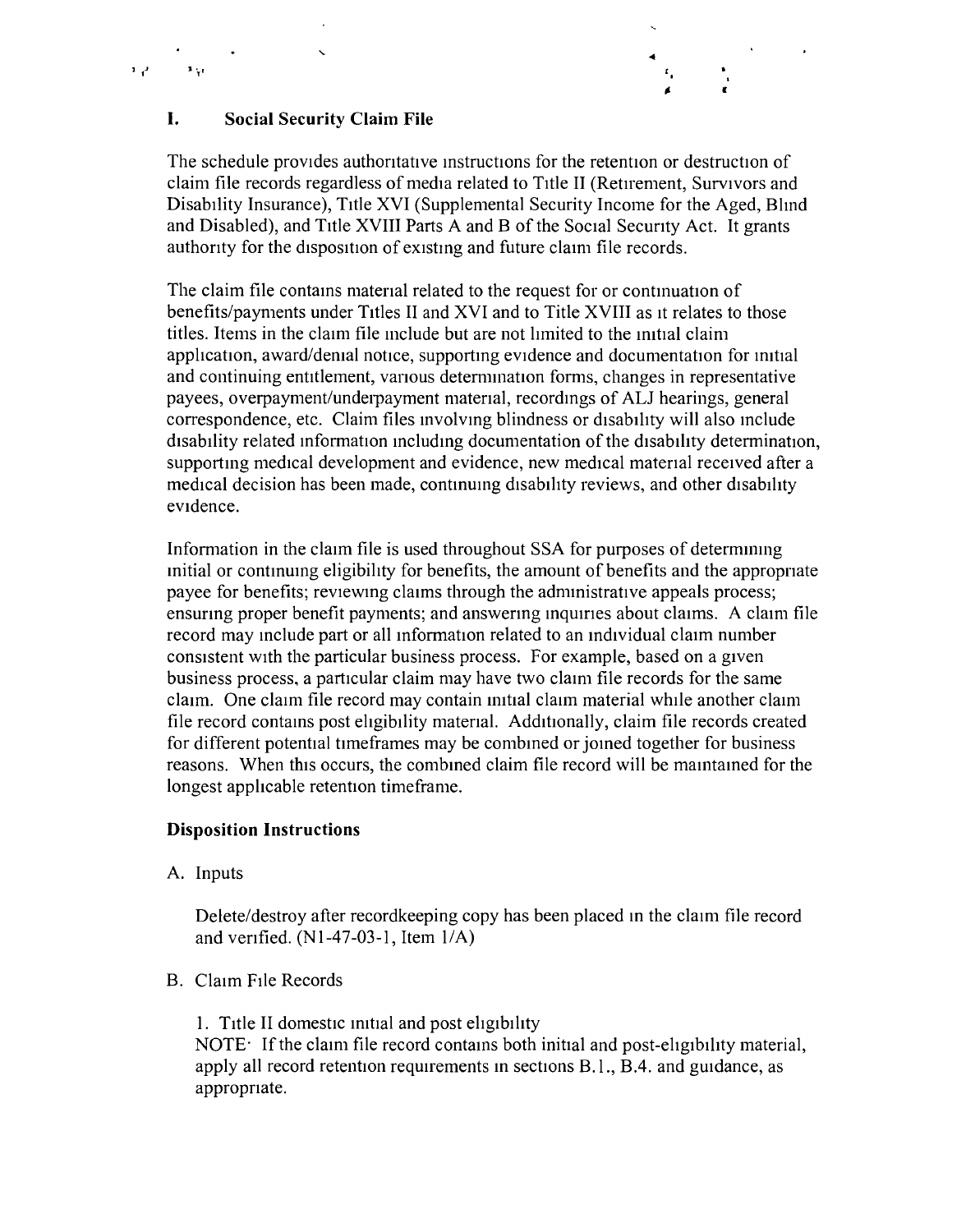- a. Initial claim is based on disability
	- (1) Person receiving benefits if:
		- (a) The person attains full retirement age; or
		- (b) The medical reexamination date is scheduled to occur after attainment of full retirement age.

*J*

Delete/destroy the claim file record 7 years after the date of adjudication of the most recently awarded claim if the criteria above is met.  $(N1-47-03-1,$  Item  $1/B/1/a/1)$ 

NOTE: Persons In a suspense code are considered receiving benefits. Retain the record until the suspense is lifted. Delete/destroy the claim file record 7 years after the date the suspense is lifted if the rules in B.1.a. (1) apply.

- (2) Person not receiving benefits (denial or terminated) Delete/destroy the claim file record In accordance with the following:
	- (a) Medical reasons:
		- (1) The record reflects entitlement to childhood disability benefits that were terminated due to medical reasons.

Delete/destroy the claim file record 90 months following the month of termmation;

 $(u)$  The record reflects entitlement to disabled widow $(er)$ benefits that were terminated due to medical reasons.

Delete/destroy the claim file record 90 months following the month of termmation.

(in) All others.

Delete/destroy the claim file record (Including underpayment records) 5 years after the Agency's final denial or determmation decision.

- (b) Non-medical reasons
	- (1) The record reflects entitlement to disabled child benefits that were terrmnated due to the performance of substantial gainful activity (SGA).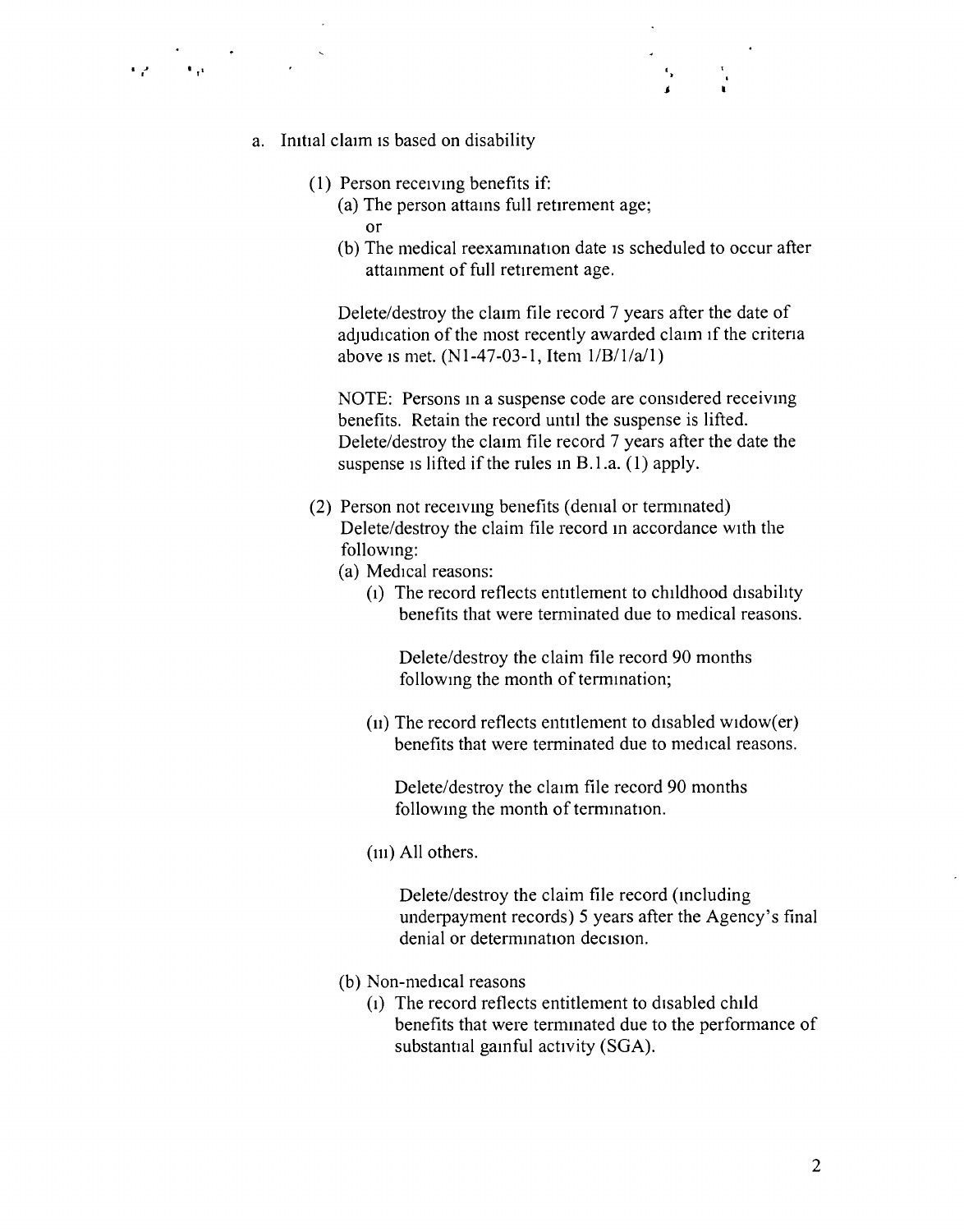Delete/destroy the claim file record 2 years after it can be established the individual who was entitled to disabled child benefits is deceased;

 $(u)$  The record reflects entitlement to disability insurance or disabled widow(er) benefits terminated due to the performance of SGA.

Delete/destroy the claim file record 6 years after the month of entitlement/eligibility termmation.

(IIi) All others.

Delete/destroy the claim file record (including underpayment claim file records) 2 years after the Agency's final denial or termination decision.

- b. Initial claim material not based on disability
	- (1) Person receiving benefits.
		- (a) The record reflects entitlement to disabled child benefits that were terminated due to medical reasons.

Delete/destroy the record 90 months following the month of temunation.

(b) The record reflects entitlement to disabled child benefits that were terminated due to the performance of SGA.

Delete/destroy the claim file record 2 years after it can be established the individual entitled to disabled childhood benefits is deceased;

 $(c)$  The record reflects entitlement to widow(er) benefits that were terminated due to medical reasons.

Delete/destroy the claim file record 90 months following the month benefits ended.

(d) All others.

Delete/destroy records 6 years after the date of adjudication of the most recently awarded claim.

NOTE: Persons in a suspense code are considered receiving benefits Retain the record until the suspension is lifted.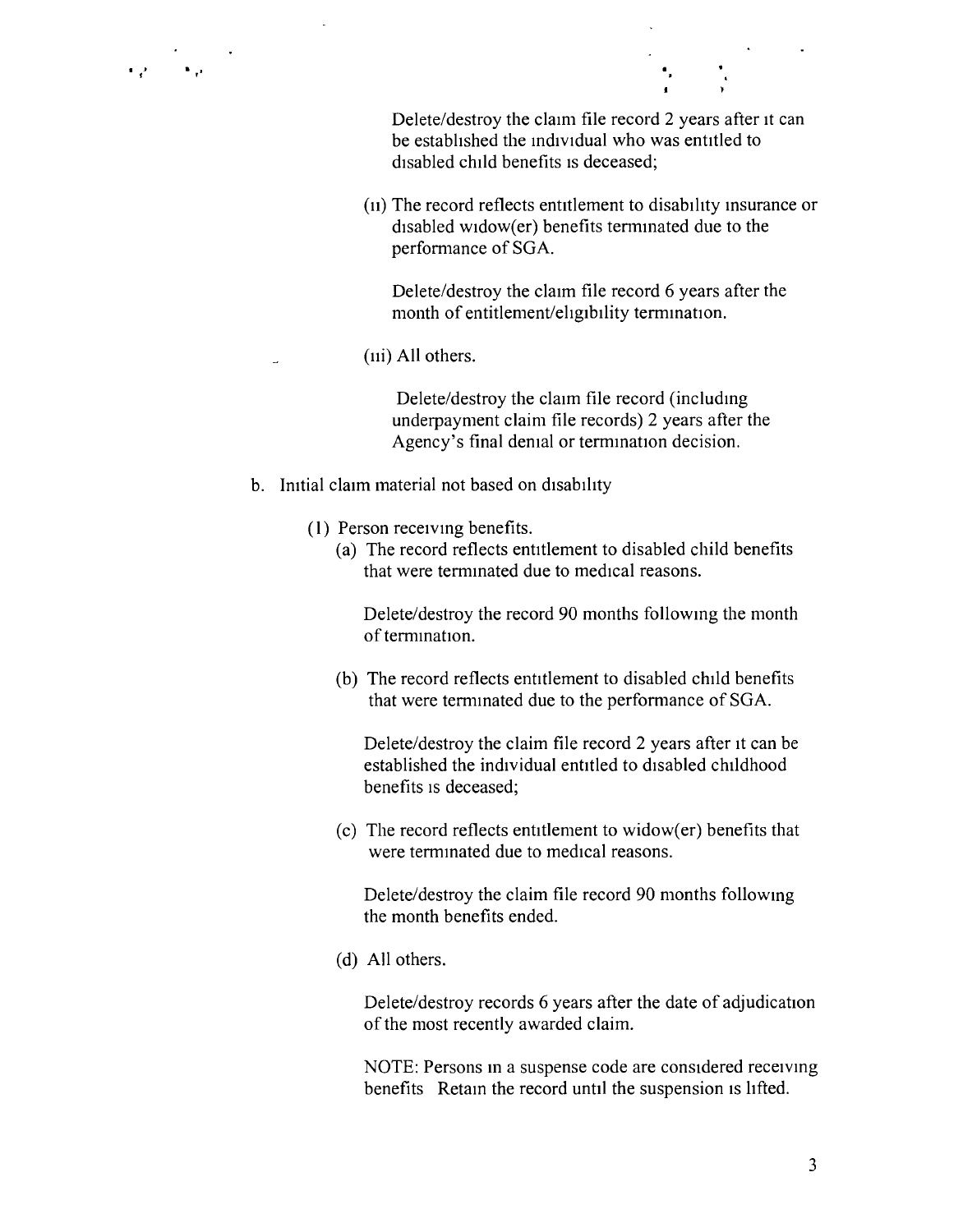Delete/destroy the claim file record 6 years after the date the suspense is lifted unless the rules in B.1.b. (1) apply.

- (2) Person not receiving benefits (denied or terminated)
	- (a) The record reflects entitlement to disabled child benefits terminated due to medical reasons.

Delete/destroy the claim file record 90 months following the month of termination.

(b) The record reflects entitlement to disabled child benefits termmated due to the performance of SGA.

Delete/destroy the claim file record 2 years after it can be established the individual entitled to disabled benefits is deceased.

 $(c)$  The record reflects entitlement to disabled widow $(er)$ benefits due to medical reasons.

Delete/destroy claun file record 90 months following the month of termination.

(d) All others.

Delete/destroy the claim file record (Including underpayment records) 2 years after the Agency's final denial or termination decision.

- c. Post eligibility material
	- (1) Retirement and Survivors Insurance cases where overpayment recovery has not been waived.

Delete/destroy the claim file record 10 years after collection efforts have been terminated.

(2) Termmated DIsability Insurance claim WIth inactive overpayment collection.

Delete/destroy the claim file record 10 years after the case is Identified as a non-pay status case WIth mactive overpayment collection for the primary beneficiary and/or 10 years for a case WIth an auxihary.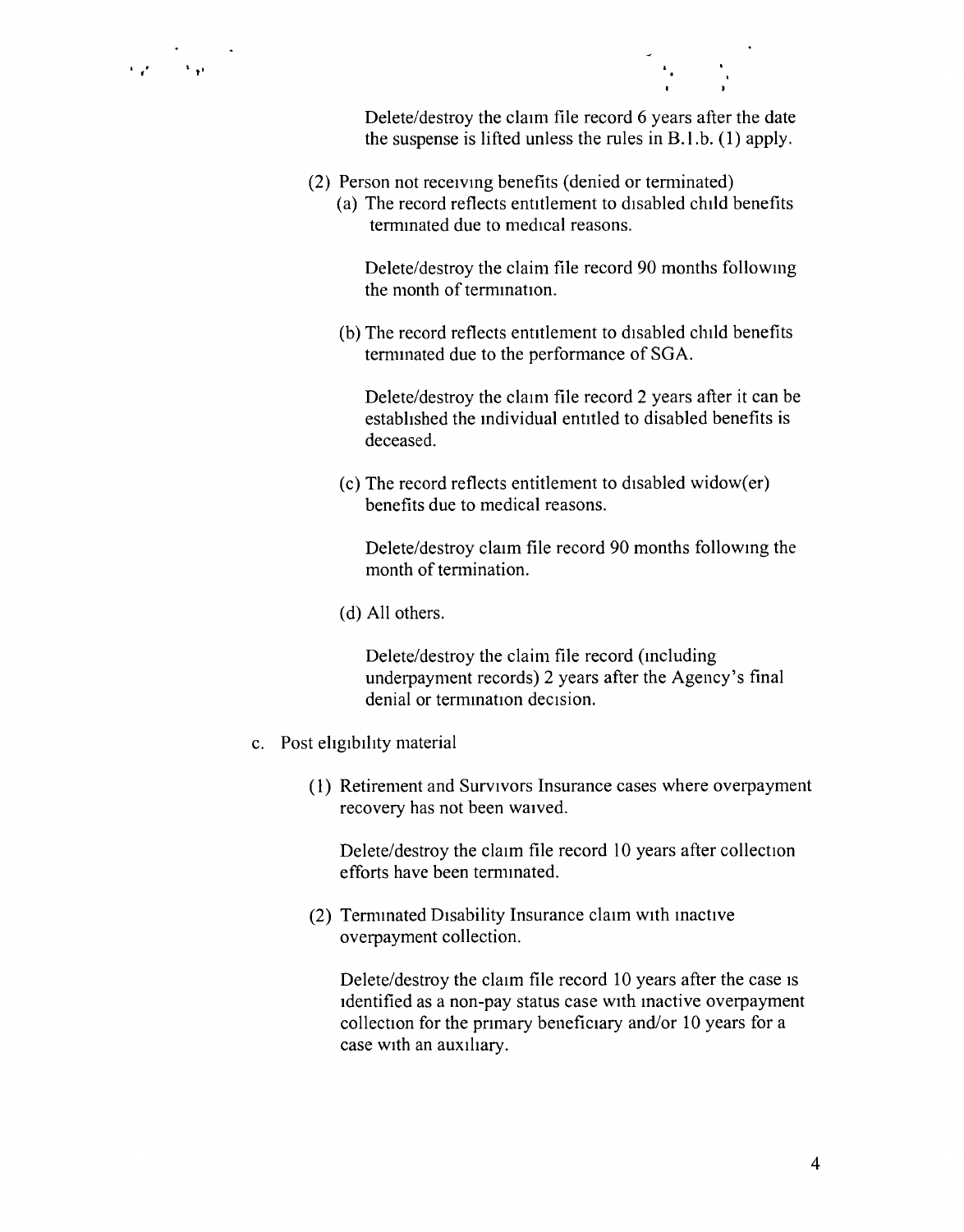- $\epsilon_{\rm c}$  ,  $\epsilon_{\rm t}$
- (3) General

Delete/destroy all other post-ehgibihty claim file records 6 years after the action is processed to completion.

(4) Claim in Suspense

Delete/destroy the claim file record 6 years after the date the suspension is lifted if no other rule in this schedule applies.

2. Title II International Records

NOTE: If the claim file record contains both initial and post-eligibility material, apply all record retention requirements in B.2., B.4. and guidance, as appropnate.

- a. Claim based on disability
	- $(1)$  Person receiving benefits if:
		- (a) The person attains full retirement age; or
		- (b) The medical reexamination date is scheduled to occur after attainment of full retirement age.

Delete/destroy the claim file record 7 years after the date of adjudication of the most recently awarded claim if the criteria above is met. N1-47-03-1, Item  $1/B/2/a/1$ )

NOTE: Persons in a suspense code are considered receiving benefits. Retain the record until the suspension is lifted. Delete/destroy the claim file record 7 years after the date the suspense is lifted if the rules in B.2.a.  $(1)$  apply.

- (2) Person not receiving benefits (denied, terminated or in a prohibited country):
	- $(a)$  The record reflects entitlement to disabled child benefits termmated due to medical reasons.

Delete/destroy the claim file record 90 months following the month of termmation,

(b) The record reflects entitlement to disabled child benefits termmated due to the performance of SGA.

Delete/destroy the claim file record 2 years after it can be established the mdividual entitled to disabled child benefits is deceased.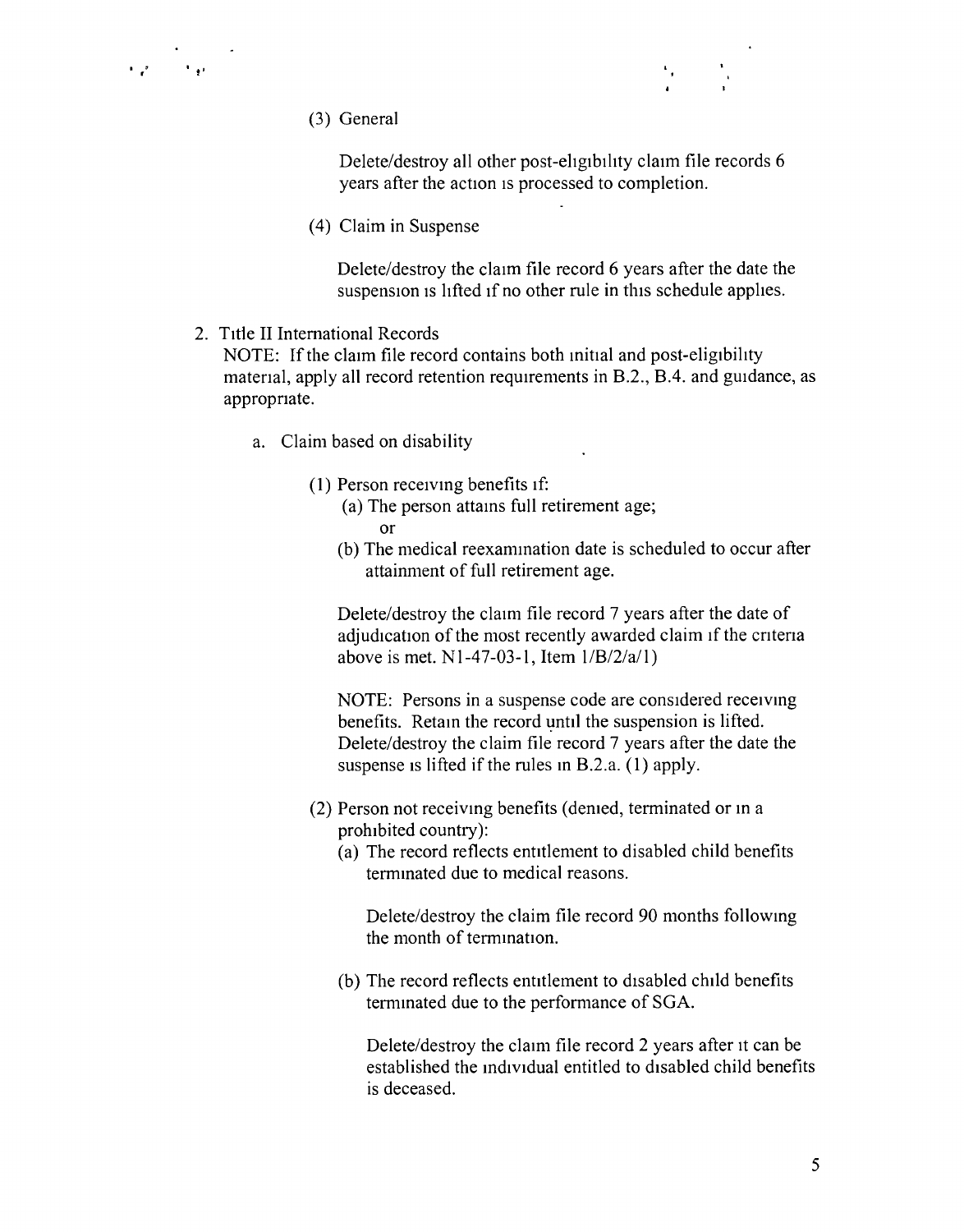

 $(c)$  The record reflects entitlement to disabled widow $(er)$ benefits termmated due to medical reasons.

Delete/destroy the claim file record 90 months following the month of temunation,

(d) The record reflects that any person on the record is in a country to which payment IS prohibited by Treasury Department regulations, SSA restrictions, or SSA has the SSN listed under listing code 200.

Retain the claim file record until the prohibition is lifted. Use the date the prohibition is lifted to begin the retention period under sections B.2., B4, and guidance, as appropnate.

(e) All others.

Delete/destroy the claim file record (includmg underpayment records) 5 years after the Agency's final demal or termination decision.

- b. Claim not based on disability
	- (1) Person receivmg benefits
		- (a) The record reflects entitlement to disabled child benefits that were terminated due to medical reasons.

Delete/destroy the record 90 months following the month of termmation.

(b) The record reflects entitlement to disabled child benefits that were terminated due to the performance of SGA.

Delete/destroy the claim file record 2 years after it can be established the individual entitled to disabled childhood benefits is deceased.

 $(c)$  The record reflects entitlement to widow(er) benefits that were terminated due to medical reasons.

Delete/destroy the claun file record 90 months following the month benefits ended.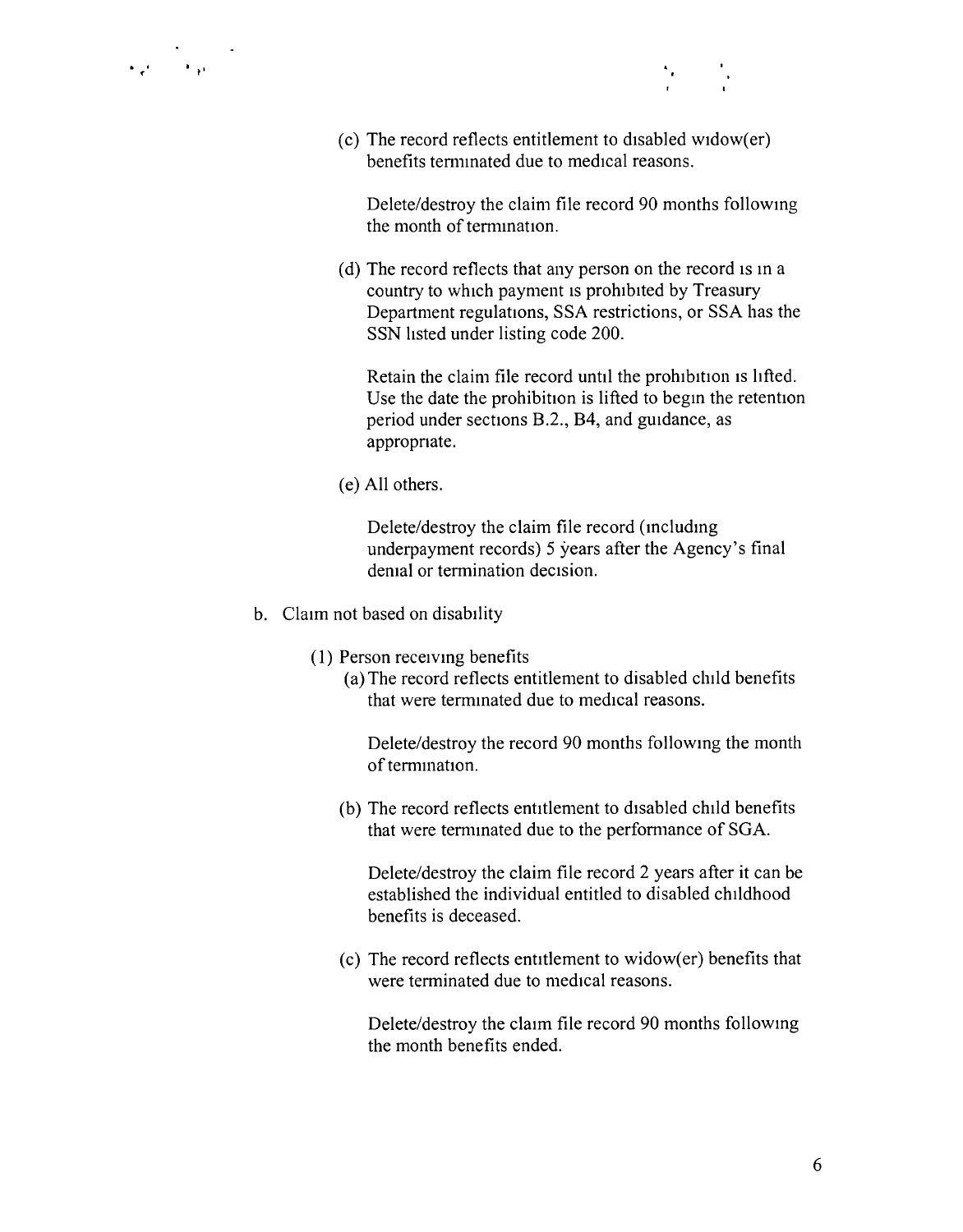(d) All others.

,  $\mathcal{E} = \frac{1}{2}$ 

Delete/destroy records 6 years after the date of adjudication of the most recently awarded claim.

NOTE: Persons in a suspense code are considered receiving benefits. Retain the record until the suspension is lifted. Delete/destroy the claim file record 6 years after the date the suspense is lifted unless the exceptions in B.2.b. (1) above apply.

- (2) Person not receiving benefits (denied, terminated, or in a prohibited country)
	- $(a)$  The record reflects entitlement to disabled child benefits terminated due to medical reasons.

Delete/destroy the claim file record 90 months following the month of termination.

(b) The record reflects entitlement to disabled child benefits termmated due to the performance of SGA.

Delete/destroy the claim file record 2 years after it can be established the individual entitled to disabled child benefits ISdeceased.

 $(c)$  The record reflects entitlement to disabled widow $(er)$ benefits terminated due to medical reasons.

Delete/destroy the claim file record 90 months following the month of termination,

(d) The record reflects that any person on the record is in a country to which payment is prohibited by Treasury Department regulations, SSA restrictions, or SSA has the SSN listed under listing code 200.

Retain the claim file record until the prohibition is lifted. Use the date the prohibition is lifted to begin the retention penod under sections B.2., B4, and guidance, as appropnate.

(e) All others.

Delete/destroy the claim file record (including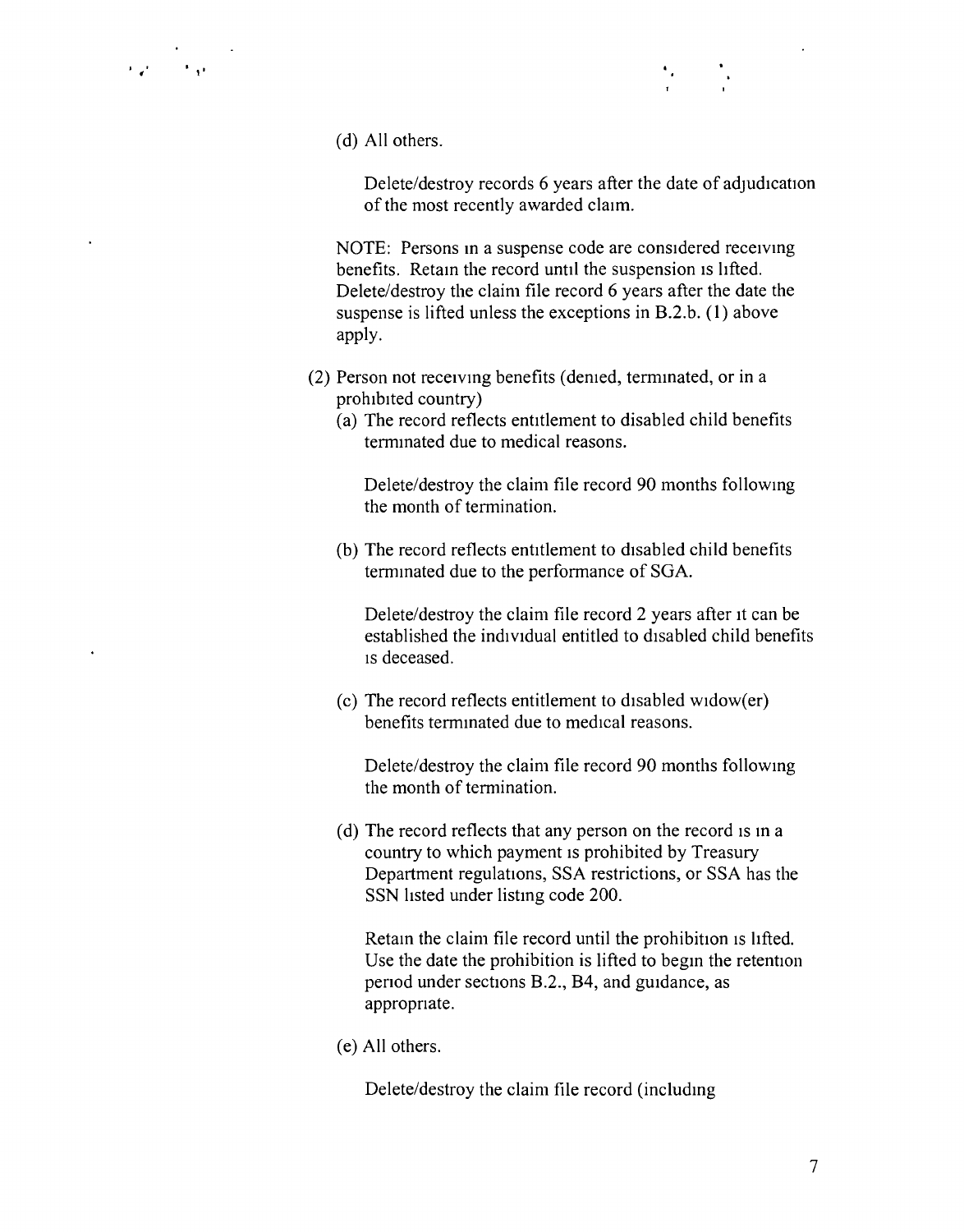underpayment records) 5 years after the Agency's final denial or termination decision.

c. Post Eligibility

· ,, .. "

(1) Retirement and Survivors Insurance cases where overpayment recovery has not been waived.

Delete/destroy the claim file record 10 years after collection efforts have been terminated.

(2) Terminated Disability Insurance clann with inactive overpayment collection.

Delete/destroy the claim file record 10 years after the case is identified as a non-pay status case with mactive overpayment collection for the primary beneficiary and/or 10 years for a case with an auxiliary.

(3) General

Delete/destroy the claim file record 6 years after the action is processed to completion.

(4) Claim in Suspense

Delete/destroy the claim file record 6 years after the date the suspension is lifted if no other rule(s) in this schedule applies.

(5) Prohibited Countnes. The record reflects that any person on the record is in a country to which payment is prohibited by Treasury Department regulations, SSA restrictions, or SSA has the SSN listed under listing code 200.

Retain the claim file record until the prohibition is lifted. Use the date the prohibition is lifted to begin the retention time frames under section B.2., 84, and guidance, as appropriate.

3. Title XVI claim and post-eligibility records. NOTE: If the claim file record contains both initial and post-eligibility material, apply all record retention requirements in sections B.3., 8.4. and guidance, as appropriate.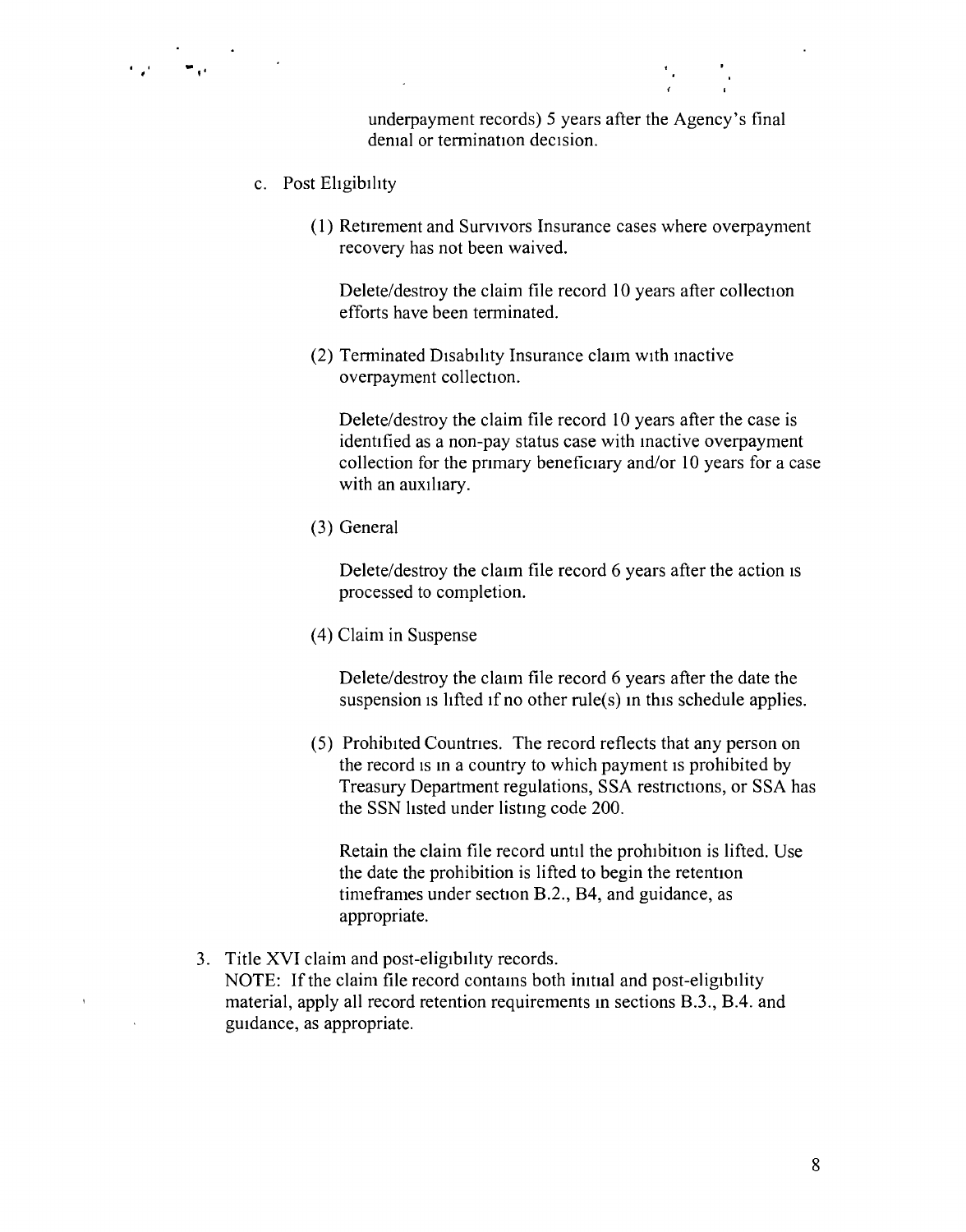



- a Claim based on disability
	- (1) Person receiving benefits If:
		- (a) The person attains age 65, or
		- (b) The medical reexamination date is scheduled to occur after attainment of age 65.

Delete/destroy claim file records 7 years after the adjudication date of the most recently awarded claim. (N1- $47-03-1$ , Item,  $1/B/3/a/1$ )

NOTE: Persons in a suspense code are considered receiving benefits. Retain the record until the suspension is lifted. Delete/destroy the claim file record 7 years after the date the suspense is lifted if the rules in B.3.a. (1) apply.

(2) Person not receiving benefits (demed or terminated) (a) Medical reasons

Delete/destroy claim file records 5 years after the Agency's final denial or termination decision.

(b) Eligibility to SSI disability/blindness benefits terminated due to excess earned income or a combmation of earned and unearned incomes.

Delete/destroy claim file records 6 years after the month eligibility is terminated.

(c) For non-medical reasons

Delete/destroy 2 years after the Agency's final denial or termination decision.

b. Claim not based on disability

(1) Payments on the claim are payable.

Delete/destroy the claim file record 6 years after the adjudication date of the most recently awarded claim.

NOTE: Persons in a suspense code are considered receiving benefits Retam the record until the suspension is lifted. Delete/destroy the claim file record 6 years after the date the suspense is lifted.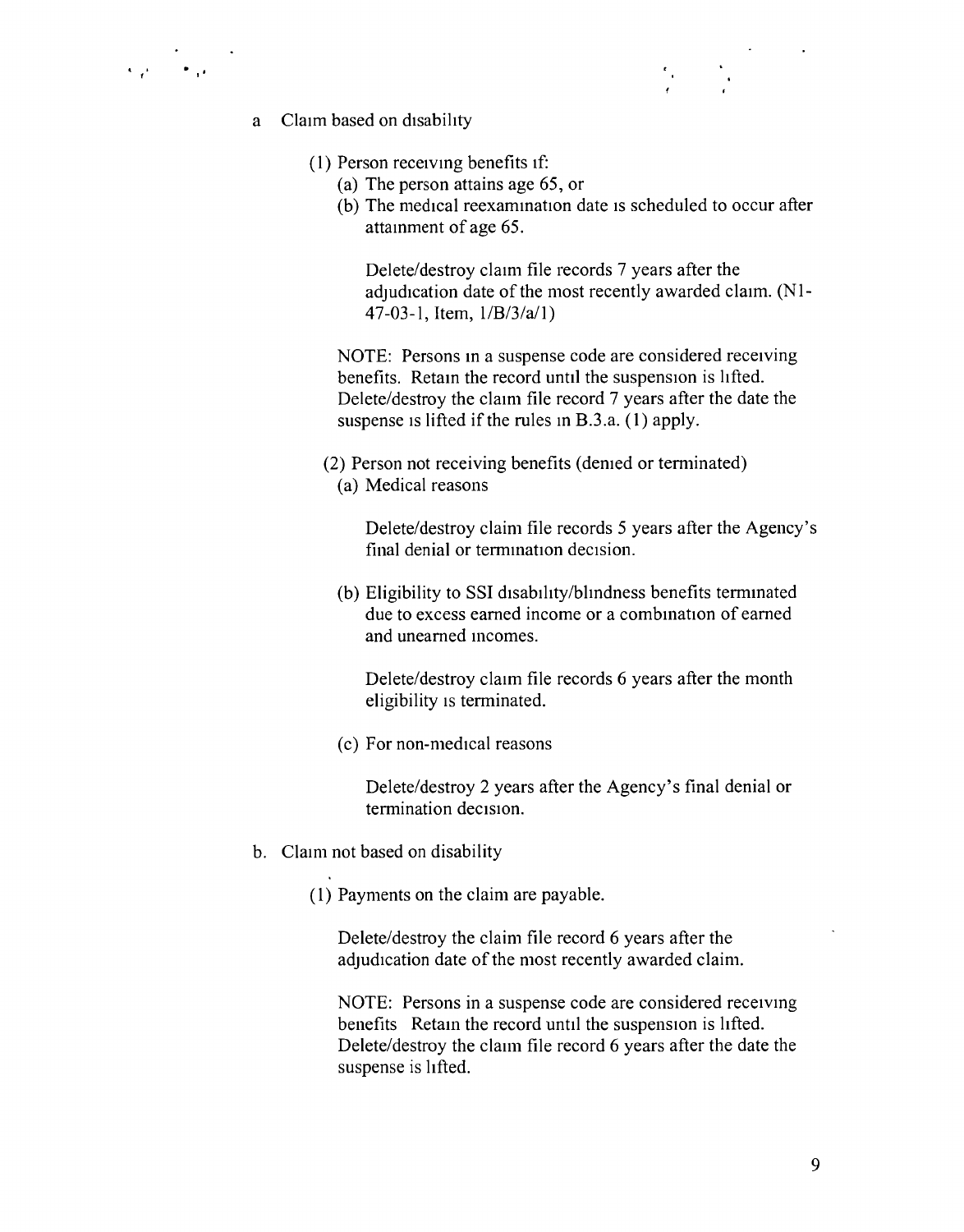(2) Payments on the claim are not payable (denied or termmated claim)

Delete/destroy the claim file record 2 years after the Agency's final demal or termination decision.

- c. Title XVI post eligibility
	- (I) Underpayment actions
		- (a) Title XVI non-medical termination event underpayment claim file.

Delete/destroy 2 years after ternunation event.

(b) Title XVI medical termination event underpayment claim file.

Delete/destroy 5 years after medical ternunation event.

(2) Overpayment actions

Delete/destroy Title XVI overpayment claim file records 10 years after all collection actions have terminated.

(3) Redetermination Form (shortened)

Delete/destroy the claim file record 5 years after all actions are completed.  $(N1-47-03-1,$  Item  $1/B/3/c/2)$ 

(4) General

Delete/destroy other post-eligibility claim file records 6 years after action is processed to completion.

(5) Claim in Suspense

Delete/destroy the claim file record 6 years after the date the suspension is lifted if no other item this schedule applies.

## 4. Titles II/XVI Records—General

NOTE $\cdot$  If the claim file record contains both initial and post-eligibility matenal, apply all appropnate retention rules as provided m this schedule.

- a. Representative Payee
	- (1) Titles II and XVI Representative Payee Applications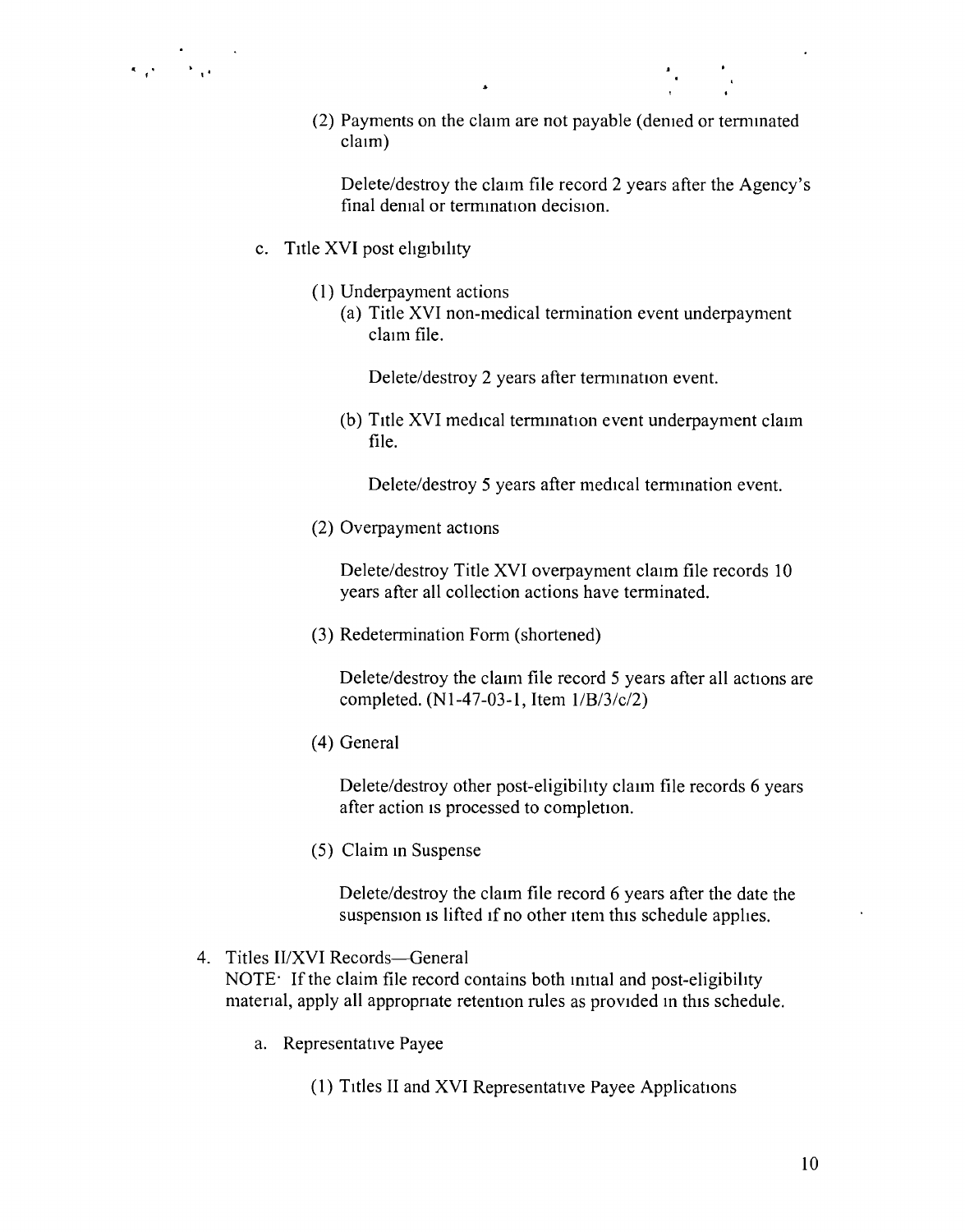(a) Application to become a representative payee--  $(1)$  Allow

> Delete/destroy the claim file record 6 years after final adjudication of the apphcation.

(ii) Deny or Terminate

Delete/destroy 5 years after demal to be representative payee.

(b) Termination of representative payee

Delete/destroy 5 years after termination.

(c) Title II beneficiary/TItle XVI recipient denied/terminated

Delete/destroy the claim file record in accordance with the denial/termination rules under B.1., B.2, or B.3. above.

(2) Forms associated with representative payee accounting and monitoring such as the SSA-623, 624, 625, 6230, 6233 and equivalent forms.

Delete/destroy the claim file record 6 years after the action is completed. (N1-47-03-1, Item  $1/B/4/a/2$ )

- b. Disability/State Agency Trailer Mail Medical and non-medical information related to a claim for disability benefits received after the disability decision has been made.
	- (1) Duplicate Record

Delete/destroy record upon determining record is duplicative.  $(N1-47-03-1,$  Item  $1/B/4/b/1)$ 

(2) Non-duplicative record—Disability Determination Services (DDS) determines record has bearing on case

Delete/destroy record in accordance with the claim file retention instructions.  $(N1-47-03-1,$  Item  $1/B/4/b/2)$ 

(3) Non-duplicative Record – DDS determines record does not have beanng on claim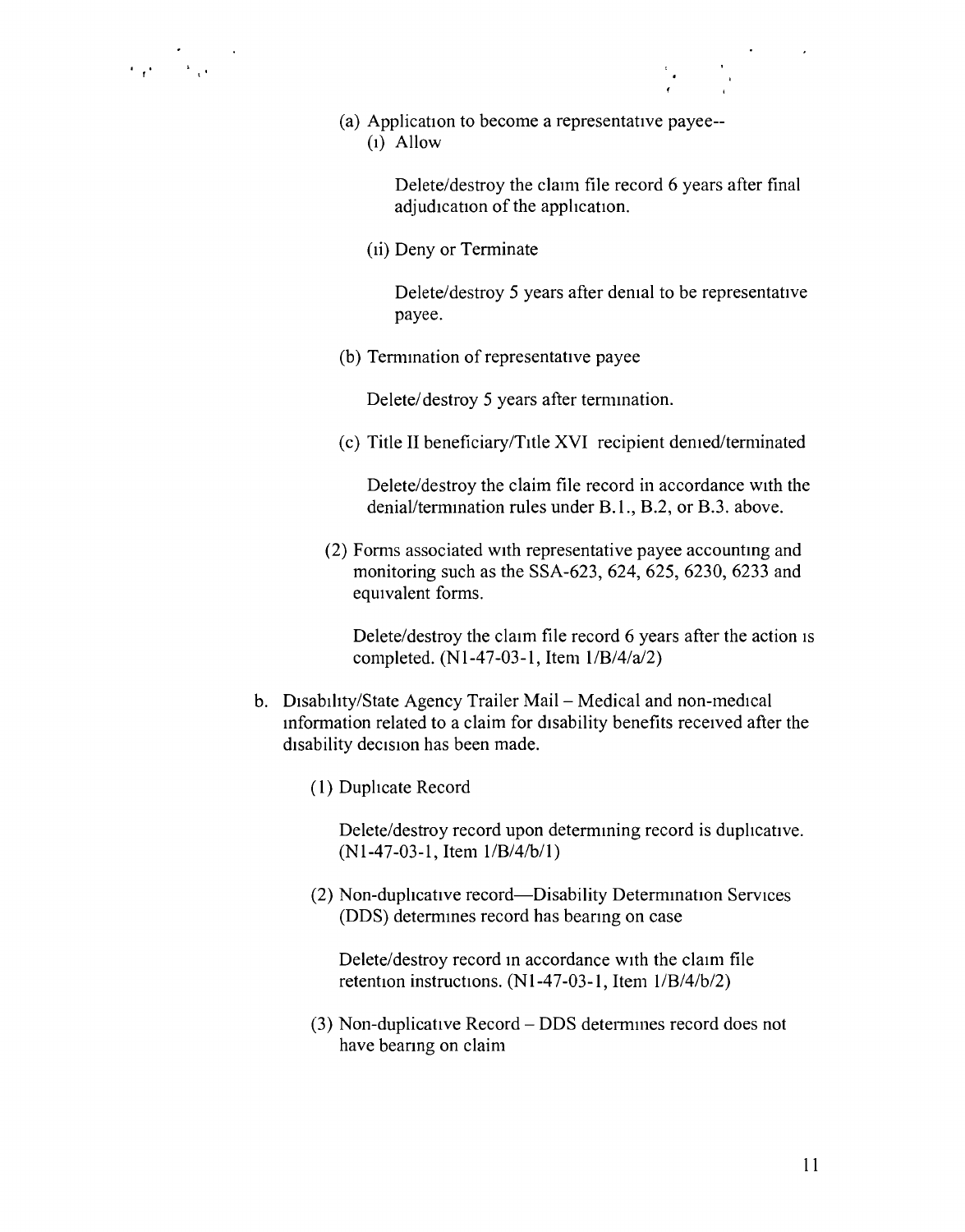Delete/destroy upon making determmation that the record does not have a bearing on claim.  $(N1-47-03-1,$  Item  $1/B/4/b/3)$ 

- C Outputs
	- 1. Data Feeds to other SSA System(s)

Venfy feed and follow disposition instructions for related system(s).  $(N1-47-03-1,$  Item  $1/C/1)$ 

2. Ad hoc Reports

Delete/destroy when no longer needed to conduct business. (N1-47-03-1, Item *lIC/2)*

3. Correspondence, Notices and Receipts

FIle with or lmk to individual claim file; follow disposition instructions of related claim file record. (NI-47-03-1, Item *lIC/3)*

D. Systems Documentation

Those documents that provide a narrative description of the electronic system; physical and technical characteristics of the records, including a record layout that descnbes each field including its name, size, starting or relative position; and a description of the form of the data (such as alphabetic, zoned decimal, packed decimal, or numenc); or a data dictionary or the equivalent information associated with a database management system, including a description of the relationship between data elements in databases; and any other technical information needed to read or process the records. Systems documentation may mclude such Items as manuals and software update documentation. Cut off when the system is superseded and/or replaced.

Delete/destroy 2 years after cutoff or when no longer needed for reference, whichever IS later. (N 1-47-03-1, Item *liD)*

E. Electronic Mail and Word Processing System Copies Electronic copies of records that are created on electronic mail and word processing systems and used solely to generate a recordkeeping copy of the records covered by other items in this schedule. Also includes electronic copies

of records created on electronic mail and word processing systems that are maintained for updating, revision, or dissemination.

Copies that have no further admmistrative value after the recordkeepmg copy is made. Includes copies maintained by individuals in personal files, personal electronic mall directories, or other personal directones on hard disk or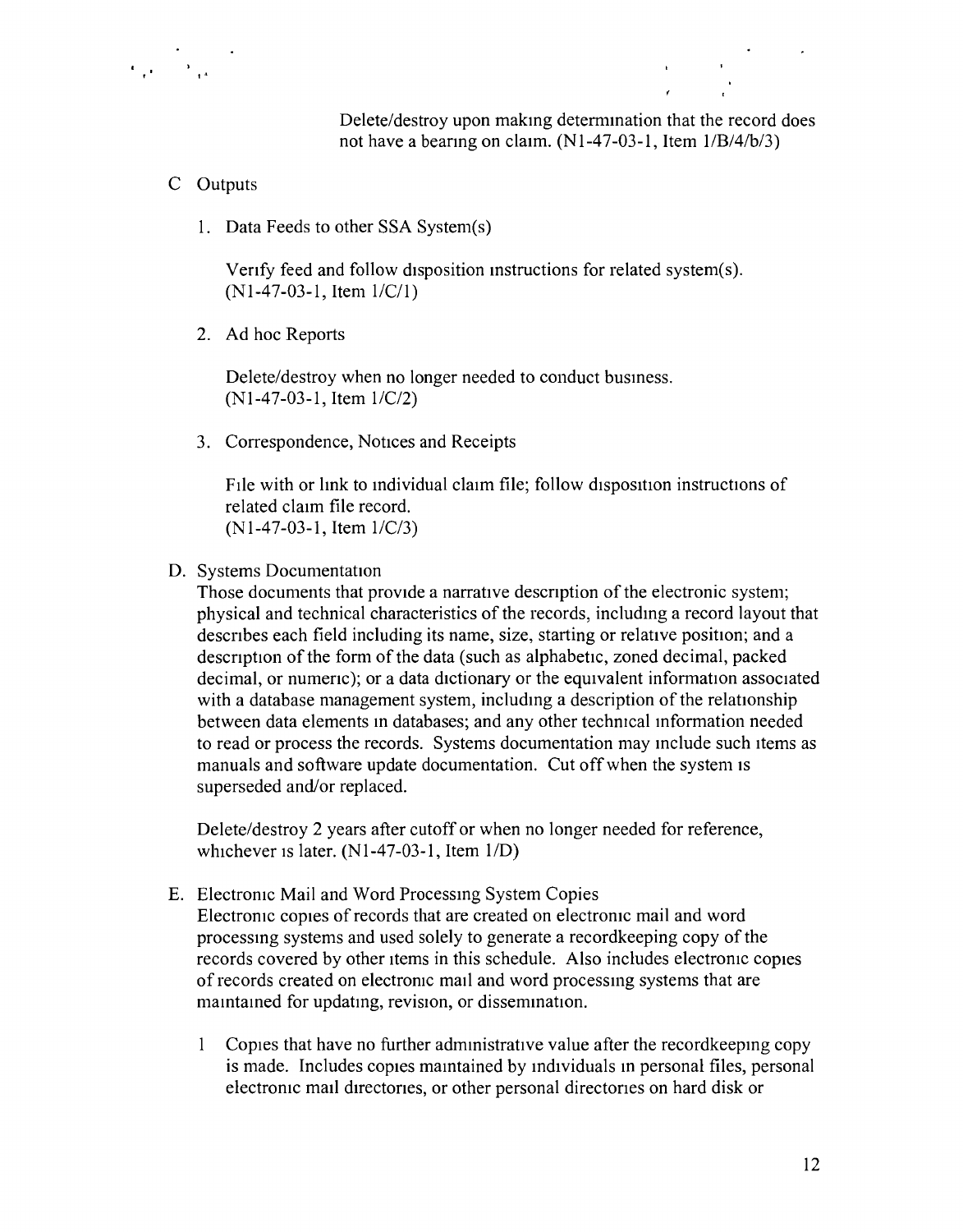

network drives, and copies on shared network drives that are used only to produce the recordkeepmg copy.

Delete/destroy within 180 days after the recordkeepmg copy has been produced.  $(N1-47-03-1,$  Item  $1/E/1)$ 

2. Copies used for dissemination, revision, or updating that are maintained in addition to the recordkeepmg copy.

Delete/destroy when dissemination, revision, or updating is completed.  $(N1-47-03-1,$  Item  $1/E/2)$ 

## **Guidance**

 $\circ$ 

The followmg are examples where claims will be mamtamed beyond the scheduled penod for destruction:

I. Fraud, Abuse or Misuse -- All claim file records where possible fraud, abuse or misuse have been identified or are involved in investigations of fraud, abuse or misuse will not be destroyed until the Office of the Inspector General provides approval to release such protection.

2. Court Cases -- All claim file records involved in court cases or class actions will be protected from destruction until completion of all the legal actions and the Office of the General Counsel provided approval to release such protection.

3. Administrative Sanctions -All claim file records which have been identified as potentially subject to administrative sanctions will not be destroyed until the Office of the Inspector General provides approval to release such protection.